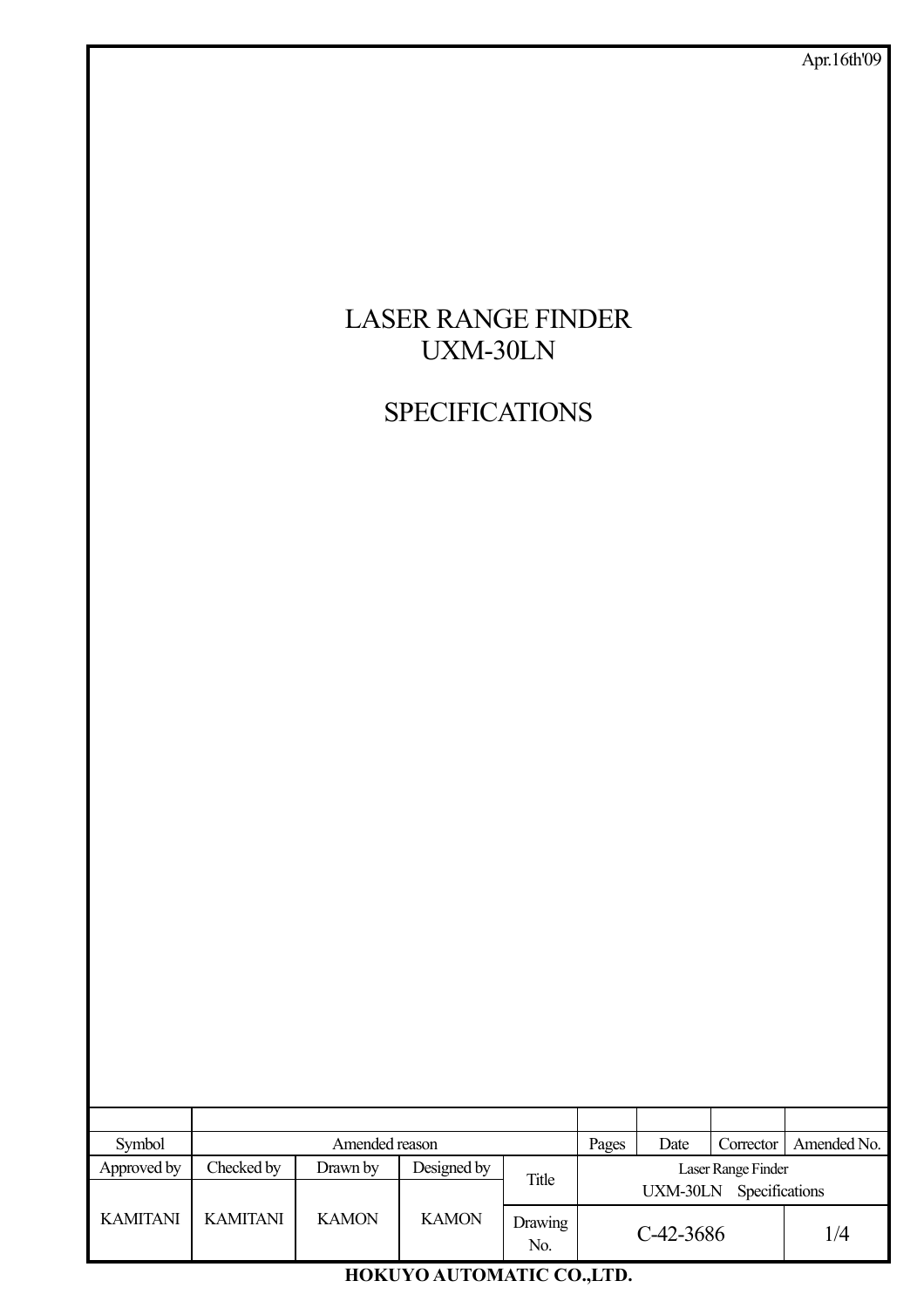## **1. General**

Operating principle

\*This device uses laser source ( $\lambda$  = 905nm) to scan semicircular field. It measures distance to objects in the range and co-ordinates of those point calculated using the step angle and it detects an object in the setting area. \*Laser is Class 1.

## **2.Structure(Light scanning image)**



### **3. Disclaimer**

\*This is not a safety device/tool

\*This is not for use in military or relative applications.

\*Make sure to read this specifications carefully before use.

#### **4. Specifications**

| Kind                      | <b>Laser Range Finder</b>                                                                                                                                                                             |
|---------------------------|-------------------------------------------------------------------------------------------------------------------------------------------------------------------------------------------------------|
| Model No.                 | <b>UXM-30LN</b>                                                                                                                                                                                       |
| Light source              | Semiconductor laser(λ=905nm), Laser safety class 1(FDA)                                                                                                                                               |
| Supply voltage            | $24VDC \pm 10\%$                                                                                                                                                                                      |
| Supply current            | $Max.0.8A$ , normal : 0.3A or less                                                                                                                                                                    |
| Power consumption         | 15W or less                                                                                                                                                                                           |
| Detection Range and       | Guaranteed range : $0.1 \sim 30 \text{m}^2$ (Black objects with 10% reflectance)                                                                                                                      |
| object                    | Min. objects : $\phi$ 10mm(at 6m), $\phi$ 20mm(at 10m), $\phi$ 130mm(at 30m)                                                                                                                          |
| Accuracy                  | 3,000lux or less : $\pm$ 50mm <sup>*1</sup> : black objects with 10% reflectance(at 10m)<br>100,000lux or less <sup>*2</sup> : $\pm$ 100mm <sup>*1</sup> : black objects with 10% reflectance(at 10m) |
| Resolution/repeatability  | 1mm unit<br>3,000 lux or less : $\sigma$ = 10 mm (white paper up to 10 m)<br>100,000lux or less : $\sigma$ =30mm(white paper up to 10m)                                                               |
| Scanning angle            | $190^\circ$                                                                                                                                                                                           |
| <b>Angular resolution</b> | Approx.0.25° (360° /1,440)                                                                                                                                                                            |
|                           |                                                                                                                                                                                                       |

| Title | Laser Range Finder<br>$\sim$<br>JXM-30LN<br>Specifications | Drawing<br>No. | $\Lambda$<br><b>JOU</b> | $\sqrt{4}$<br>سم |
|-------|------------------------------------------------------------|----------------|-------------------------|------------------|
|       |                                                            |                |                         |                  |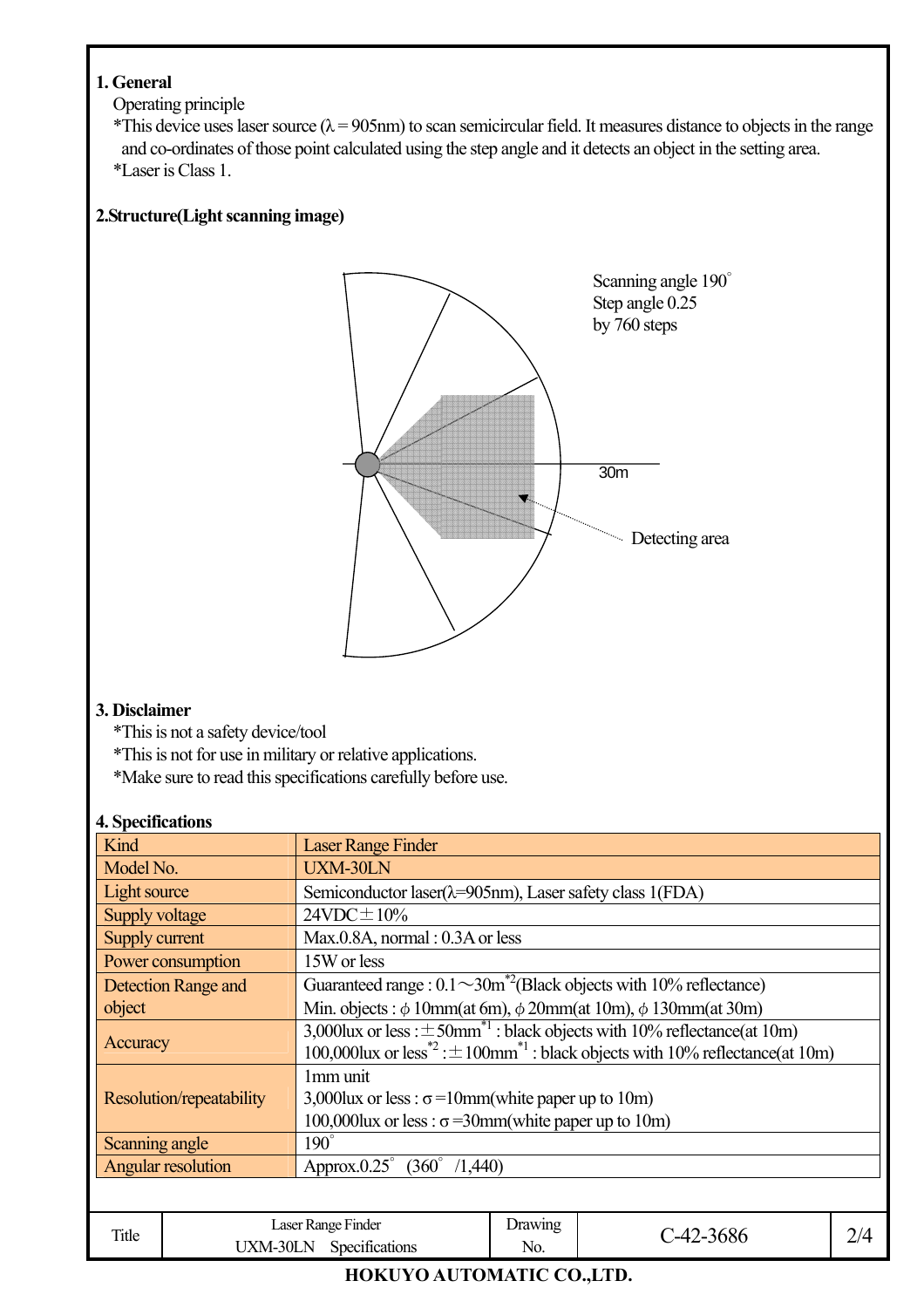| 4. Specifications                |                                                                                                                                                                        |
|----------------------------------|------------------------------------------------------------------------------------------------------------------------------------------------------------------------|
| Scanning speed                   | 50msec(Motor rotating number 1200rpm)                                                                                                                                  |
| Interface                        | USB Ver2.0 FSmode(12Mbps)                                                                                                                                              |
| Output                           | 2 pcs : Detection output, malfunction output                                                                                                                           |
|                                  | LED : power(green), detection/warning(orange), lights up when detecting, blinks<br>when malfunctioning                                                                 |
| Ambient temperature/<br>humidity | $-10$ to $+50^{\circ}$ C, 85%RH or less (Not condensing and icing)                                                                                                     |
| Temperature when storing         | $-25$ to $+75^{\circ}$ C,                                                                                                                                              |
| <b>Environmental effect</b>      | Measured distance will be shorter than the actual distance under rain, snow and<br>sunlight $^{*2}$ .                                                                  |
| <b>Vibration resistance</b>      | $10\sim$ 55Hz, double amplitude 1.5mm Each 2 hour in X, Y and Z directions<br>$55\sim$ 200Hz, 98m/s <sup>2</sup> , sweep 2 min., Each 1 hour lin X, Y and Z directions |
| Impact resistance                | $196 \text{m/s}^2 (10 \text{G})$ Each 10 time in X, Y and Z directions                                                                                                 |
| Protective structure             | IP64                                                                                                                                                                   |
| <b>Insulation resistance</b>     | $10M\Omega$ , 500VDC megger                                                                                                                                            |
| Weight                           | 800 <sub>g</sub>                                                                                                                                                       |
| <b>Material</b>                  | Front case: Polycarbonate, rear case: Aluminum                                                                                                                         |
| <b>External dimension</b>        | $120$ mm $\times$ 125mm $\times$ 146mm(MC-40-3176)                                                                                                                     |

\*1 Accuracy can not be guaranteed under direct sunlight.

\*2 Make sure to confirm the sensor functions under operating environment.

#### **5. Quality reference value**

| Vibration resistance when   | $10 \sim 150$ Hz, 19.6m/s <sup>2</sup> , sweep 2 min., Each 30 min. in X, Y and Z directions |
|-----------------------------|----------------------------------------------------------------------------------------------|
| operating                   |                                                                                              |
| Impact resistance when      | $49m/s2(10G)$ Each 10 time in X, Y and Z directions                                          |
| operating                   |                                                                                              |
| <b>Angular Speed</b>        | $2 \pi$ /s(1Hz)                                                                              |
| <b>Angular Acceleration</b> | $\pi$ /2rad/s <sup>2</sup>                                                                   |
| Life                        | 5 Years (Varies with operating conditions)                                                   |
| <b>Noise</b>                | 25dB or less(at 300mm)                                                                       |
| Certification               | FDA Approval (21 CFR part 1040.10 and 1040.11)                                               |

#### **6. Interface**

(1) 8 cores robot cable with 2m

| Colors       | <b>Functions</b>      |
|--------------|-----------------------|
| <b>Brown</b> | Power $+24V$          |
| <b>Blue</b>  | Power 0V              |
| Green        | Detecting output      |
| White        | Warning output        |
| <b>Black</b> | For output 0V(common) |

#### (2) USB connector type A

SG for communication and GND are connected inside (Isolated with Input -VIN). Isolate the device from any connections which generate the electric noise. This sensor is compatible with SCIP2.0 protocol standard.

| <b>STORY</b><br>1 itle | $\mathbf{r}$<br>. Finder<br>Laser<br>Range       | rawıng |           |                          |
|------------------------|--------------------------------------------------|--------|-----------|--------------------------|
|                        | $\sim$<br><b>IXM-30L</b><br>N.<br>specifications | NO.    | vov<br>'' | $\overline{\phantom{a}}$ |